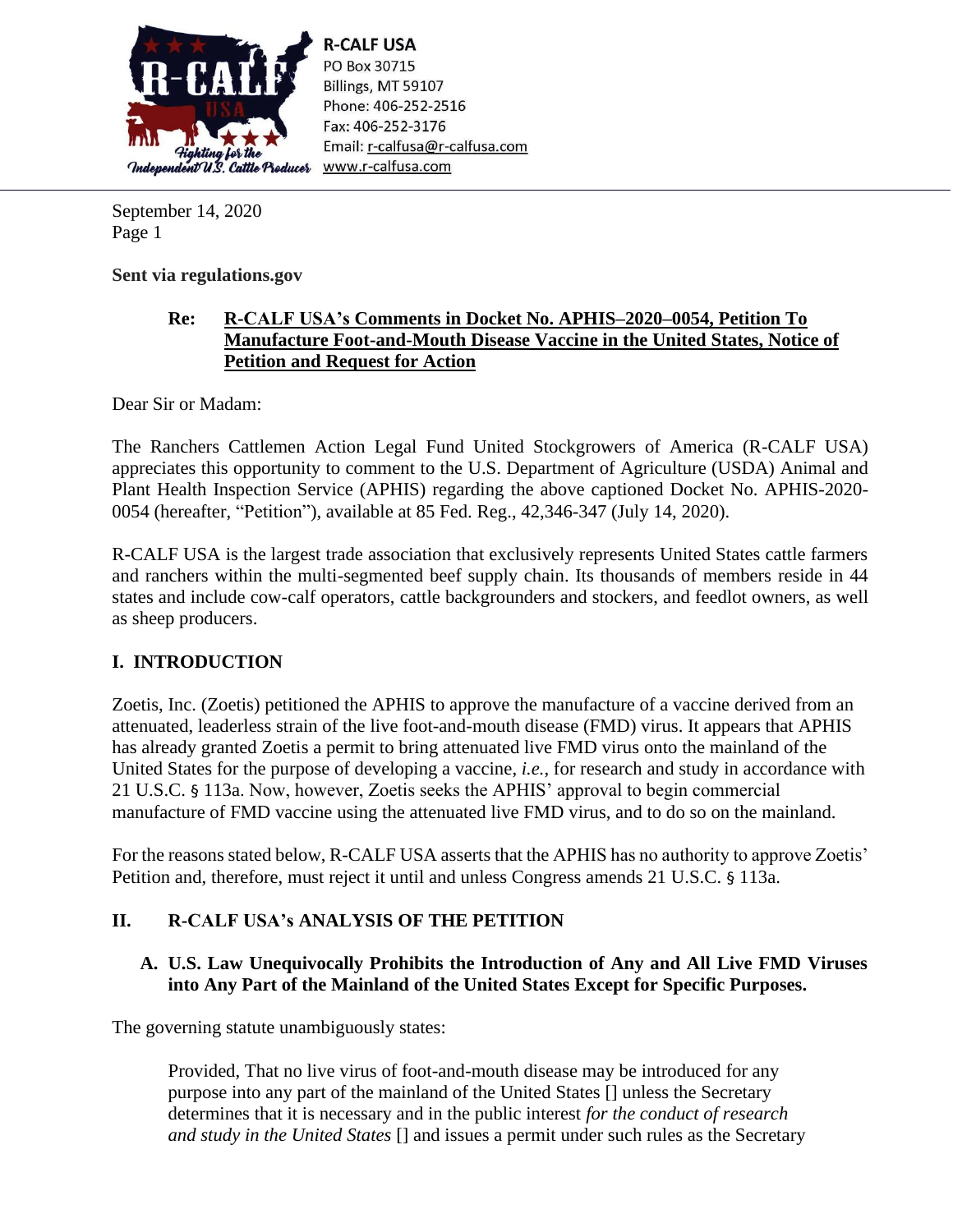#### **R-CALF USA's Comments in Docket No. APHIS-2020-0054**

September 14, 2020 Page 2

> shall promulgate to protect animal health, except that the Secretary of Agriculture *may transport said virus* in the original package across the mainland under adequate safeguards. . .

(Emphasis added.) 21 U.S.C. § 113a.

Congress, therefore, has unequivocally prohibited the APHIS from introducing or allowing to be introduced any and all live FMD viruses into the mainland. It did so by clearly stating that "no live virus" may be introduced except for the conduct of research and study, and transport *across* the mainland.

The Petition, as represented by the APHIS, specifically requests permission to use the live FMD virus that USDA had permitted into the mainland for the lawful purpose of research and study, which live virus was purportedly modified before entry into the mainland, to now begin manufacture of FMD vaccine.

If the APHIS were to extend the purpose for which the live FMD virus was introduced into the mainland beyond research and study or transport, to include manufacture, that action would constitute unlawful government overreach as Congress was clear: The live FMD virus is prohibited from being introduced into the mainland "for any purpose" other than for research, study and transport across the mainland.

The APHIS need not consider the Petition any further. What is requested is contrary to existing law. Neither the advent of new technology nor the likely omission by Zoetis to fully disclose the ultimate purpose for which it initially sought a permit to introduce the live FMD virus into the mainland, *i.e*., to ultimately begin manufacture of a vaccine, does not change the law. The Petition must be denied.

If the APHIS and/or Zoetis desires to expand the purpose for which the live FMD virus may be introduced into the mainland, they must go to Congress and seek an amendment to 21 U.S.C. § 113a. Anything less will likely result in an invitation for litigation.

### **B. The Petition Lacks Citations to Any Research or Study that Substantiates Zoetis' Claim that the Manufacture of Its Proposed FMD Vaccine Is Safe.**

While the resolution of this particular issue is completely unnecessary for the APHIS to properly dispose of the Petition in a lawful manner, it is noteworthy that the only supporting and related material accompanying Docket No. APHIS-2020-0054 is a three-paragraph self-serving position paper by Zoetis. Zoetis' position paper is purely conclusory. The Petition itself is likewise conclusory as it too lacks any citation of or reference to a single scientific study that supports either the Petition or Zoetis' position paper.

Thus, the APHIS is seeking public comment on an extremely important matter that could lead to a potentially catastrophic outcome for the U.S. live cattle industry without affording the public with a single shred of scientific information.

Consequently, the APHIS should voluntarily withdraw its Petition both because it seeks comments regarding an unlawful act and because it is fundamentally insufficient for purposes of analyzing the potential risk the Petition potentially harbors for the U.S. live cattle industry.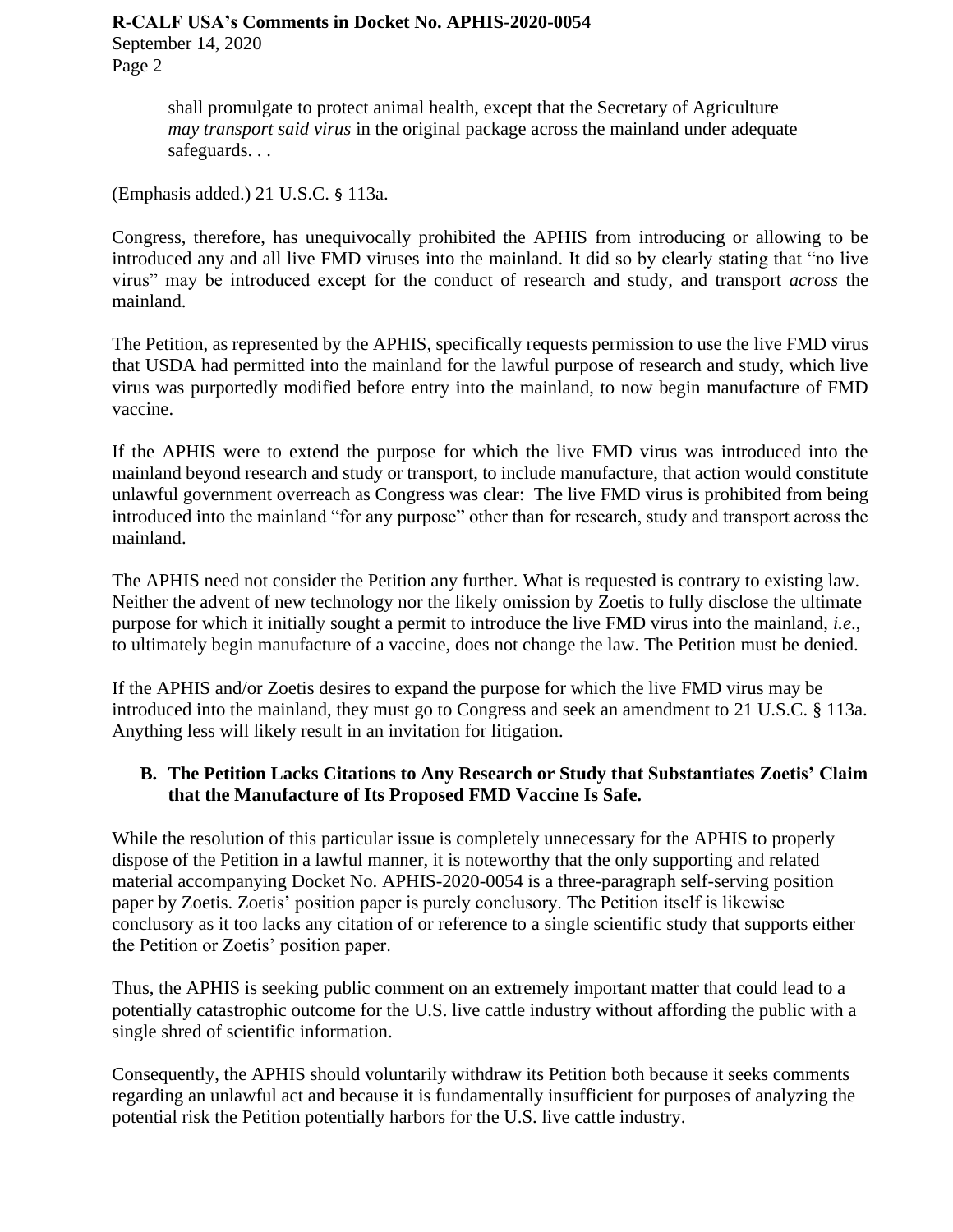#### **III. R-CALF USA's RESPONSE TO APHIS' REQUEST FOR INFORMATION**

### **A. Are there possible risks to livestock associated with the commercial manufacture of FMD vaccine in the United States? If so, are these offset by possible benefits associated with such development, assuming appropriate safeguarding?**

The conclusory Petition and Zoetis' conclusory position paper answers the first question in the affirmative. They do so by claiming, without any scientific support, that their particular manufacturing scheme: 1) Will not lead to the establishment of a productive infection in host animals and is incapable of generating clinical or subclinical FMD. Therefore, the risk of manufacture of FMD vaccine in the U.S. includes the potential to establish a productive infection in host animals and generating clinical and subclinical FMD. 2) Will not result in the transmittal of FMD between host animals. Therefore, the risk of manufacture of FMD vaccine in the U.S. includes the potential to transmit FMD between host animals. 3) Will not result in the re-acquiring of attenuating mutations, rendering them incapable of becoming infection, pathogenic, or contagious. Therefore, the risk of manufacture of FMD vaccine in the U.S. includes the potential of re-acquiring attenuated mutations, making them infectious, pathogenic, and contagious.

In its 2010 evaluation of the potential risks of researching and studying, let alone manufacturing, the FMD virus on the mainland in the heart of the beef cattle industry in Manhattan, Kansas, the National Academy of Sciences concluded that the U.S. Department of Homeland Security's sitespecific biosafety and biosecurity risk assessment (SSRA) of the Manhattan, Kansas National Bioand Agro-Defense Facility (NBAF) "indicated that an escape of a pathogen, such as FMD[] [virus], and an ensuing disease outbreak is more likely than not to occur within the 50-year life span of the NBAF. As previously mentioned, the SSRA's estimates indicate that a release of FMD[] [virus] resulting in infection outside the laboratory has a nearly 70% chance of occurring with an economic impact of \$9-50 billion."<sup>1</sup> The academy further found that human error is the most likely cause of an accidental pathogen release. 2

Thus, the risk of manufacture of FMD vaccine in the mainland of the U.S. includes the inadvertent release of FMD that will most likely be caused by human error and result in catastrophic harm to the U.S. live cattle industry. Indeed, the Government Accountability Office (GAO) reports that from 1971 to 2004 there have been six inadvertent internal releases of FMD at the Plum Island Animal Disease Center.<sup>3</sup> These inadvertent releases were attributable to human error, lack of proper maintenance, equipment failure, and deviation from standard operating procedures.<sup>4</sup> Fortunately, until recently, the live FMD virus was allowed only on Plum Island where an inadvertent release is not likely to cause FMD infections in either the wildlife or livestock populations due to its island location.

<sup>1</sup> National Research Council. 2010. *Evaluation of a Site-Specific Risk Assessment for the Department of Homeland Security's Planned National Bio- and Agro-Defense Facility in Manhattan, Kansas*. Washington, DC: The National Academies Press. https://doi.org/10.17226/13031.

<sup>2</sup> *Ibid*.

<sup>3</sup> *See* High-Containment Biosafety Laboratories, DHS Lacks Evidence to Conclude That Foot-and-Mouth Disease Research Can Be Done Safely on the U.S. Mainland, U.S. Government Accountability Office, GAO-08-821T, May 22, 2008, at 16-17.

<sup>4</sup> *Id.*, at 17.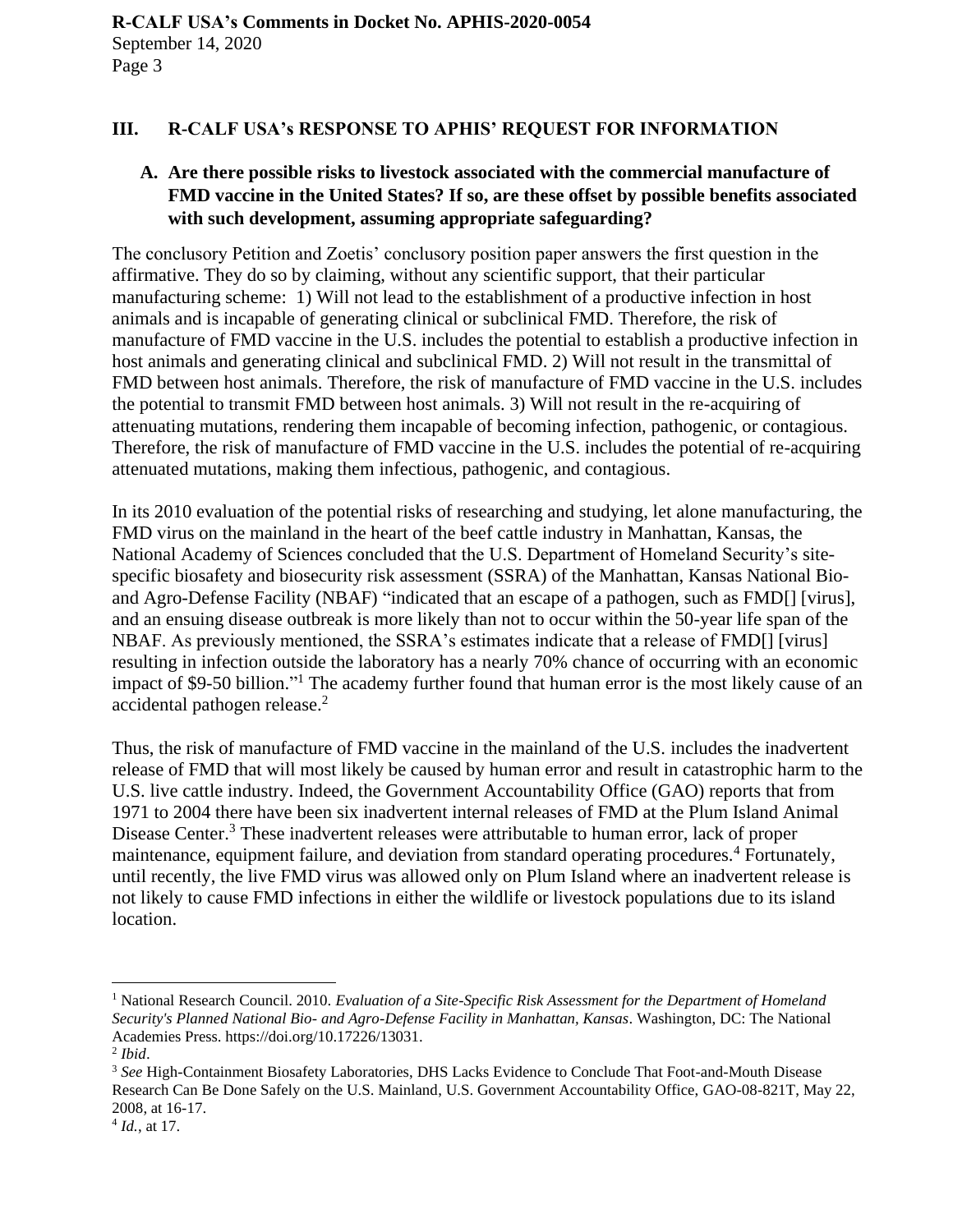#### **R-CALF USA's Comments in Docket No. APHIS-2020-0054**

September 14, 2020 Page 4

All of the above risks would be associated with the manufacture of FMD vaccine anywhere on the mainland and an unbiased, scientific risk analysis would be needed for any particular manufacturing proposal before an accurate determination could be made regarding a cost-benefit analysis.

## **B. If there are possible risks, do these risks differ depending on the location and method of development? If so, how?**

The only known safe location for researching and studying FMD and for maintaining a national vaccine bank is on Plum Island. Thus, and consequently, the only acceptable location for using live FMD virus for manufacturing vaccine would be an island location at or similar to Plum Island, which is far removed from any susceptible wildlife or livestock populations.

## **C. What safeguards should surround the commercial manufacture of FMD vaccine, if authorized?**

An unbiased, scientific risk analysis of any proposed commercial manufacture of FMD would first have to be conducted prior to answering this broad question. Lacking such an analysis, locating the manufacturing on an island location is currently the only known safeguard for preventing an inadvertent release into the wildlife and livestock populations. Indeed, the inadvertent release of FMD that occurred in August 2007 from the Pirbright site in Surrey, England, where a commercial vaccine production plant and a research and diagnostic laboratory are co-located, is testament to the foolishness of carrying out such activities in close proximity to wildlife and livestock populations.<sup>5</sup>

### **D. How should the overall language of 21 U.S.C. 113a be interpreted in light of significant technical developments in the field of virology since its enactment?**

See Section II above for R-CALF USA's detailed answer to this question.

## **E. APHIS notes that "introduced" is not defined within 21 U.S.C. 113a. How should "introduced . . . into the mainland United States" be interpreted?**

It is a generally accepted canon that the meaning of words used in congressionally passed statutes is the usual and customary meaning of such words. In the context of 21 U.S.C. § 113a, the meaning of "introduced" should have its usual and customary meaning as is defined by Merriam-Webster, which is:

to lead or bring in especially for the first time… U.S. fishery managers have *introduced* exotic species into most waters in North America, largely to please sport fishermen.— Yvonne Baskin<sup>6</sup>

Thus, the statutory language that states: "That no live virus of foot-and-mouth disease may be introduced for any purpose into any part of the mainland of the United States . . ." means that no live FMD virus shall be brought into the mainland for any purpose.

<sup>5</sup> *See* FMD Outbreak Investigation in the UK Completed, NASDA, September 17, 2007, available at [https://www.nasda.org/news/fmd-outbreak-investigation-in-the-uk-completed.](https://www.nasda.org/news/fmd-outbreak-investigation-in-the-uk-completed)

<sup>&</sup>lt;sup>6</sup> Merriam-Webster online dictionary, downloaded Sept. 9, 2020, available at [https://www.merriam](https://www.merriam-webster.com/dictionary/introduce)[webster.com/dictionary/introduce.](https://www.merriam-webster.com/dictionary/introduce)